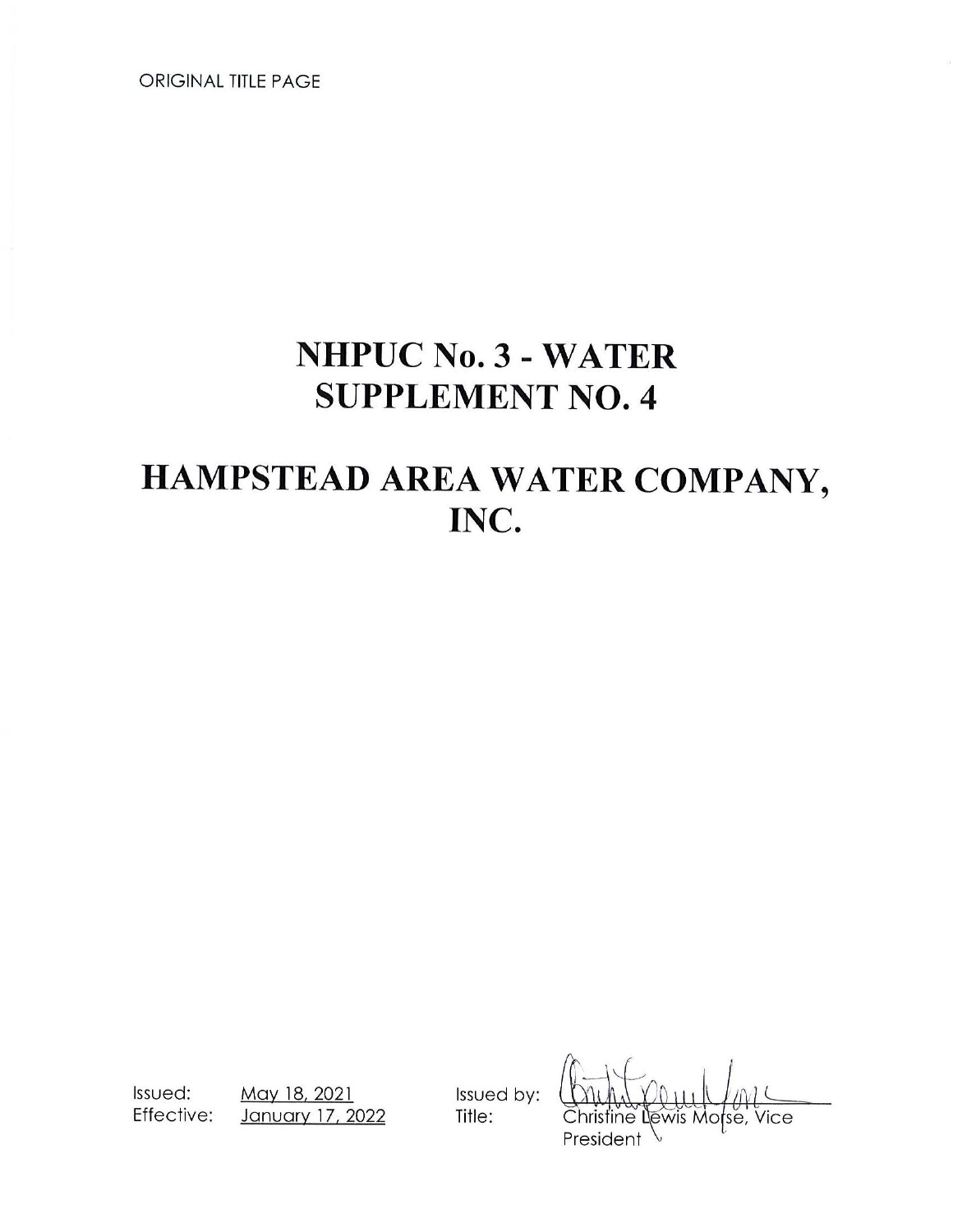# PAGE2

#### GENERAL SERVICE - METERED

#### TEMPORARY RATE SCHEDULE - GM

AVAILABILITY: This schedule is available to all metered water service in the Company's following franchise areas:

| Atkinson:        | Atkinson Core System (Walnut Ridge), Dearborn Ridge, Route         |  |
|------------------|--------------------------------------------------------------------|--|
|                  | 121 (Main Street)                                                  |  |
| Chester:         | Oak Hill, Lincoln Lane                                             |  |
| Danville:        | Colby Pond                                                         |  |
| East Kingston:   | Cricket Hill/Maplevale                                             |  |
| Fremont          | <b>Black Rocks Village</b>                                         |  |
| Hampstead:       | Hampstead Core System                                              |  |
| Kingston:        | Lamplighter Estates, Coopers Grove, King's Landing                 |  |
| Newton           | Sargent Woods                                                      |  |
| Nottingham:      | <b>Camelot Court</b>                                               |  |
| Plaistow:        | Rainbow Ridge, Little River Village, Snow's Brook                  |  |
| Salem:           | Lancaster Farm; Tisdale Trailer Park                               |  |
| Sandown:         | Stoneford, Autumn Hills, Mills Woods, Waterford Village, Fairfield |  |
|                  | Estates, Wells Village, Kelley Green                               |  |
| Sandown/Fremont: | <b>Cornerstone Estates</b>                                         |  |
| Strafford:       | <b>Bow Lake Estates</b>                                            |  |

# CHARACTER OF SERVICE:

The Company will make every effort to maintain normal pressures but shall not be liable for the failure of either the supply or the distribution system when such failure is due to elements, natural causes, breaks, leaks, unusual or concurrent droughts, or waste or unlawful use of water. Outdoor use may be restricted.

#### RATES:

The following temporary rates replace the permanent rates until such time as new permanent rates are established in Docket DW 20-117, as approved by Order No. 26,566, as follows:

Water Rates (Monthly Rate)

| i. $\frac{5}{8}$ inch meter   | \$11.23  |
|-------------------------------|----------|
| ii. $\frac{3}{4}$ inch meter  | \$22.46  |
| iii. 1 inch meter             | \$33.69  |
| iv. $1\frac{1}{2}$ inch meter | \$67.38  |
| $v = 2$ inch meter            | \$112.31 |

All Consumption - \$6.74 per 100 cubic feet

# TERMS OF PAYMENT:

Bills under this rate are net and will be rendered monthly and are due and payable upon presentation. All accounts more than twenty-five (25) days past due will be assessed a late fee of Ten Dollars (\$10.00) per month at the discretion of the Company.

Issued: Effective: May 18, 2021 January 17, 2022 Issued by: Title:

Lewis Morse, Vice tine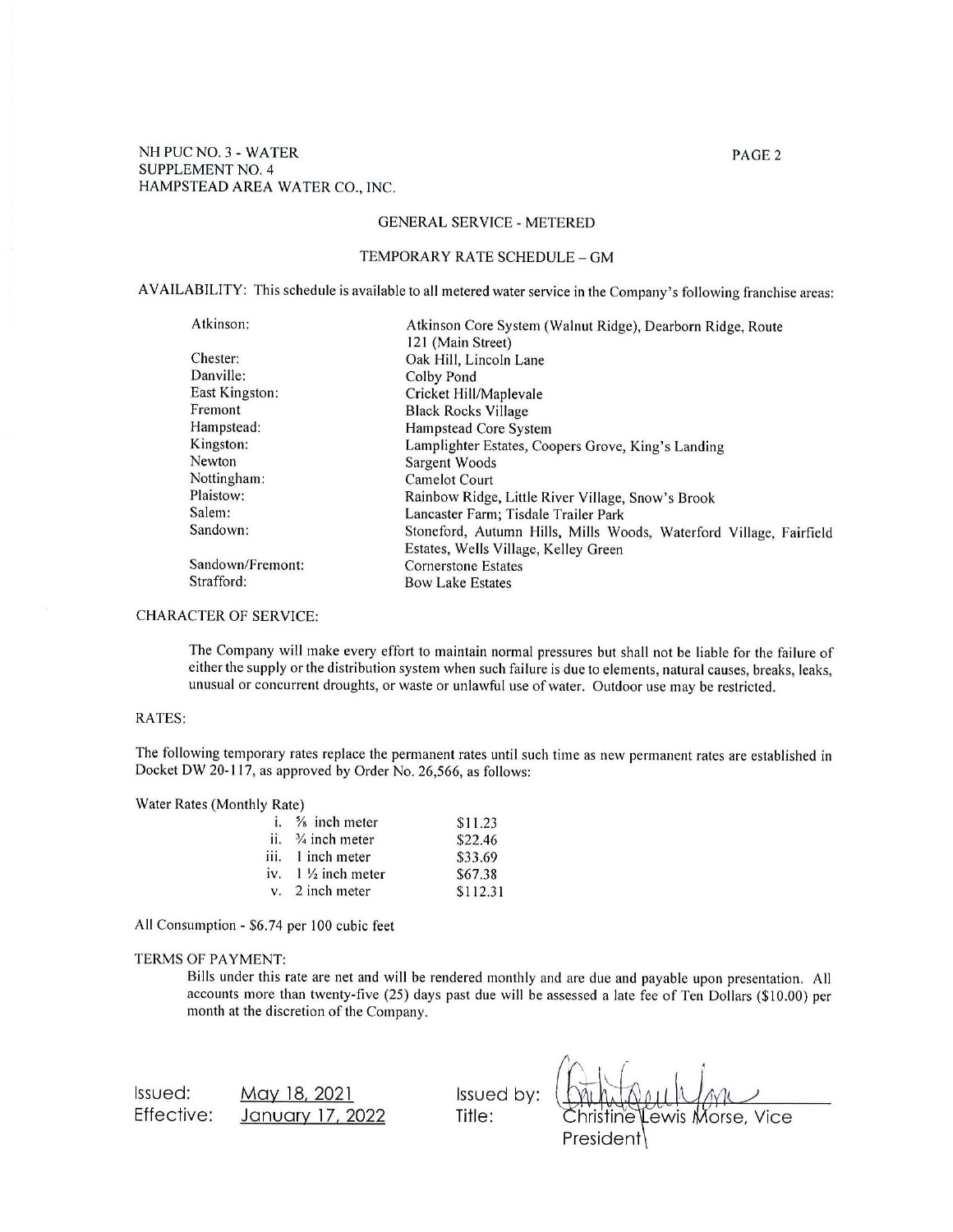# PAGE3

# MUNICIPAL FIRE PROTECTION SERVICE - ATKINSON, HAMPSTEAD

#### TEMPORARY RA TE SCHEDULE - GM

#### AVAILABILITY:

This schedule is available to all municipal fire service in the Company's franchise area in the Atkinson Core System for the purposes of public safety, where such service is paid for from tax revenues by and of the Town of Atkinson:

### CHARACTER OF SERVICE:

The Town of Atkinson shall notify the Company, in writing, of an appropriate vote by the governing body of the city, town, village, or other political subdivision stating where hydrants are to be placed. Such notification must be received by the Company before the installation of any hydrant. The installation and maintenance of hydrants and the supplying of water through such hydrants is for the sole use of the authorized firefighting personnel for the control and extinguishment of any fire or for any other use authorized by the Company. Rendering of service under this schedule shall in no way be construed to hold the Company liable to furnish at any time or any specific point in its distribution system any minimum flow or pressure, either static or residual.

#### RATES:

Annual Hydrant Charge: \$224.62 per annum for each fire hydrant installed, payable in advance for each hydrant installed.

Annual Availability Fee: \$2,246.20 per annum payable in advance in addition to the Annual Hydrant Charge.

#### TERMS OF PAYMENT:

Bills under this rate are net and will be rendered annually and are due and payable upon presentation.

#### SPECIAL PROVISIONS:

All hydrants, lead valves, branches and other appurtenances shall remain the property of the Company.

Issued: Effective: May 18, 2021 January 17, 2022

Issued by: **Title:**